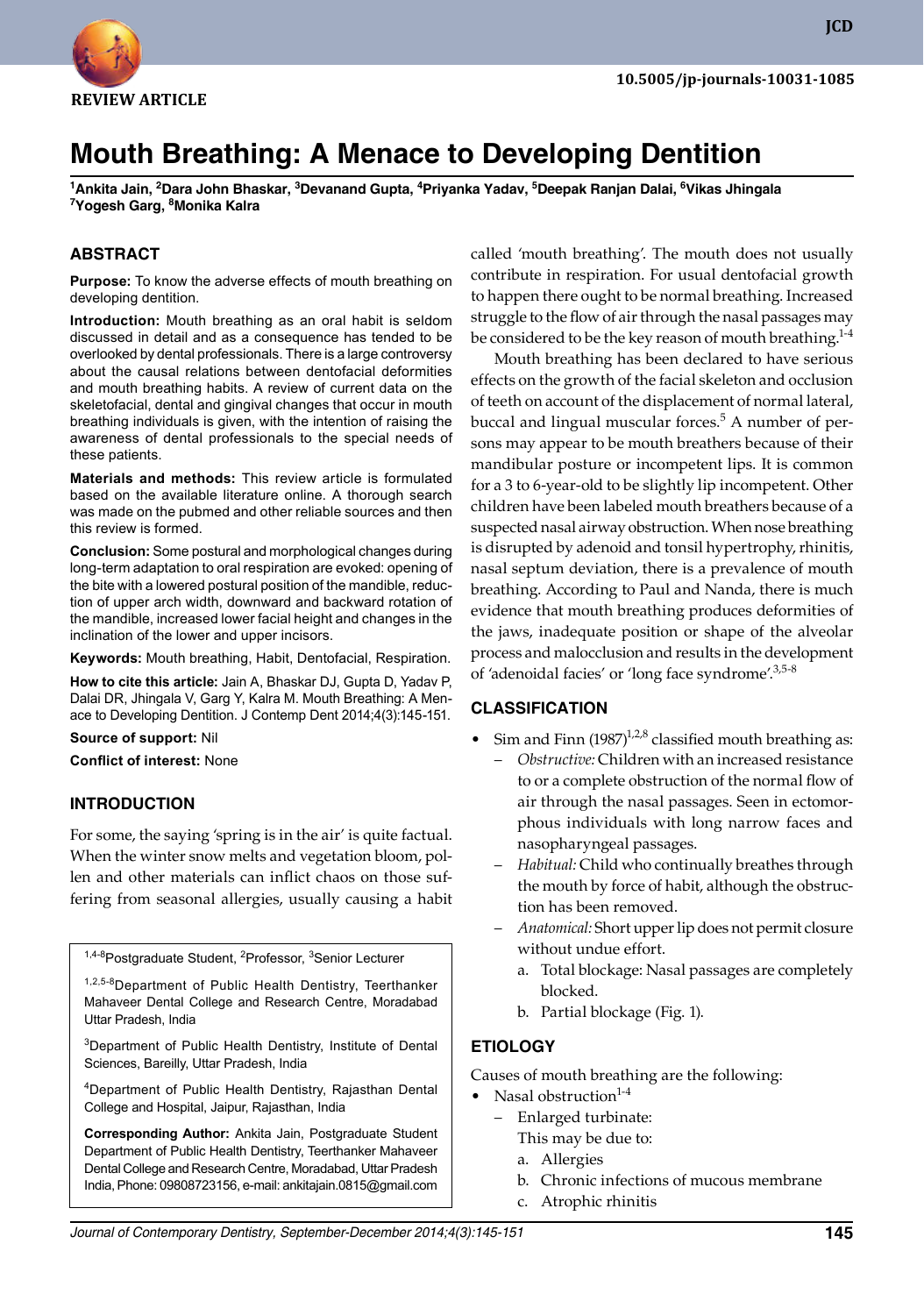

**Fig. 1:** Difference between normal and obstructed breathing

- d. Hot and dry climatic conditions
- e. Polluted air.
- Hypertrophy of pharyngeal lymphoid tissue (adenoids): Repeated infection results in the overgrowth of lymphoid masses blocks the posterior nares, rendering mouth breathing necessary.
- Intranasal defects:
	- a. Deviated nasal septum
	- b. Subluxation of septum
	- c. Thickness of septum
	- d. Bony spurs
	- e Polyps
- Allergic rhinitis

 Continuous infections and toxins of the bacteria may sensitize the tissue to develop allergic reactions.

#### **EFFECTS oF MouTH BREATHInG**

Resistance is lacking to the diaphragm and intercoastal muscles so negative pressure is not created to promote airflow. Children who breathe predominantly through their mouth pose difficult problems for healthcare professionals. $2,9$ 

 The head posture is the result of a complex and delicate balance between the muscles involved in the cervical-mandibular-cranial system designed to maintain the pharyngeal airway. Hence, the forward head posture, commonly related to mouth breathing, is described as an adaptation to expand and facilitate the air flow through the oropharynx. $^{10}$ 

 In addition to various types of abnormal facial growth and dental malocclusions, many other medical problems can be attributed to mouth breathing. First and foremost, nasal respiration (which is produced in the nasal sinuses) is essential for the production of nitric oxide. Studies have shown that upper airway obstruction/mouth breathing can cause sleep disorders and sleep apnea. Studies have shown that children with sleep disorders have problems paying attention in school, are often tired, and may exhibit behavior problems; many of these children often are misdiagnosed with attention deficit hyperactivity disorder  $(ADHD).<sup>11</sup>$ 

## **CLInICAL FEATuRES**

- Effect on face, $1/2$  (Fig. 2):
	- 1. Lips slack and stay open
	- 2. Short upper lip
	- 3. Molding action of upper lip on incisors is lost thereby resulting in proclination and spacing.
	- 4. Lower lip: heavy and everted.
	- 5. Tongue is suspended between upper and lower arches resulting in constriction of buccal segment (V shape arch).
	- 6. Increased mandibular plane angle.
	- 7. Retrognathic maxilla and mandible.



**Fig. 2:** Adenoid facies

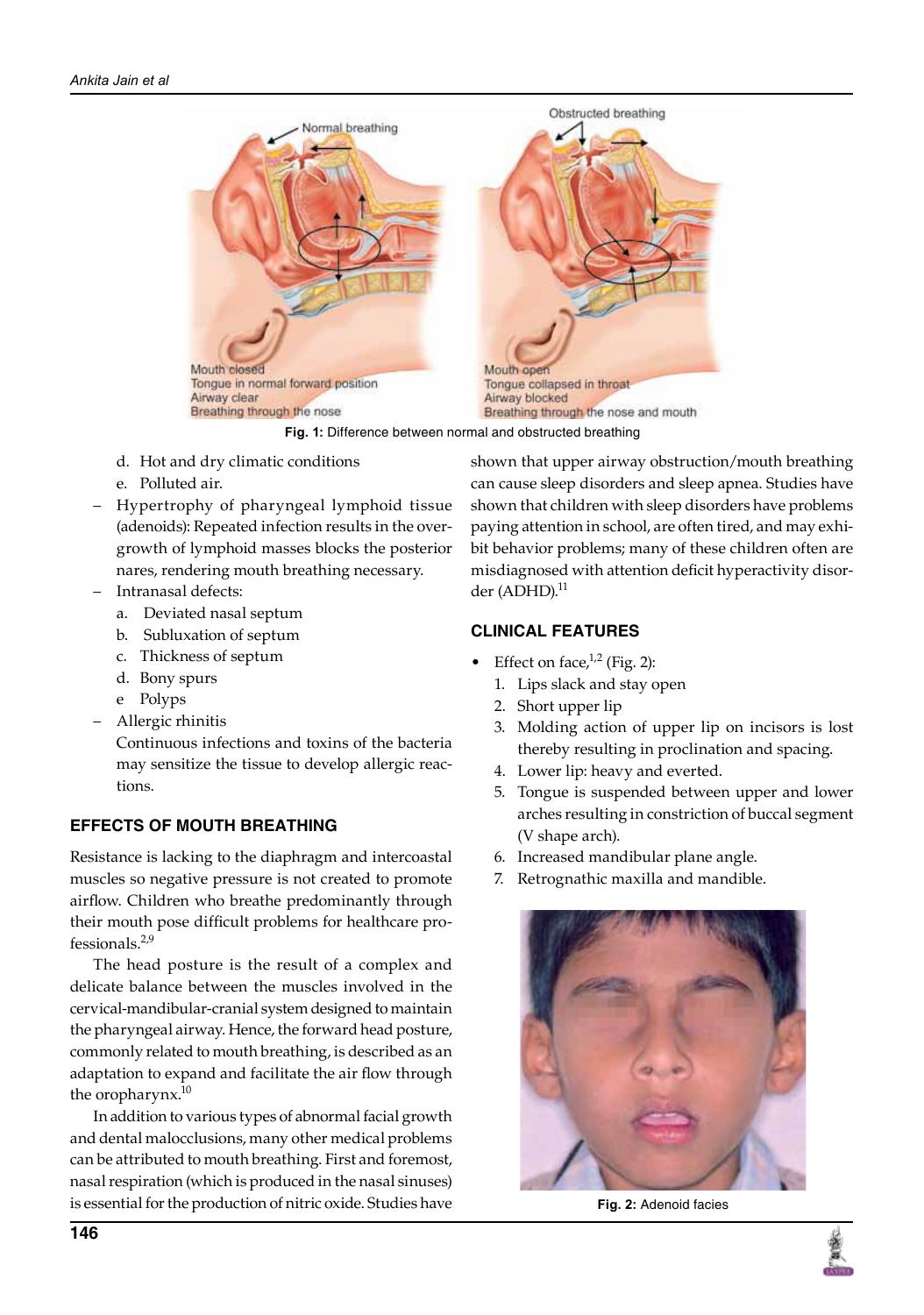# *Mouth Breathing: A Menace to Developing Dentition*

- Effect on occlusion of teeth $1,12$ 
	- 1. Proclination of anteriors justified by interposition of the hypertonic lower lip between maxillary and mandibular incisors provoking labioversion of the maxillary incisors. Koski reported that the mandibular incisors presented retroclination in relation to the mandibular plane in patients with hypertrophic adenoid.<sup>5</sup>
	- 2. Distal relation of mandible to maxilla
	- 3. Lower anteriors supraerupt to touch the palatal tissues.
	- 4. Posterior crossbite
	- 5. Anterior open bite<sup>13,14</sup>

 The maxilla and mandible were more retrognathic in the mouth breathing group. The maxillae were more retrognathic owing to upper airway obstruction resulting from the hypoplasia of the maxillary sinus and narrowing of the nasal cavities. Narrow palatal and cranial widths are also associated. This is due to the low set position of the tongue in order to allow an adequate inflow of air through the mouth. Thus, an imbalance of forces exerted by the tongue and facial musculature on the maxilla leads to a constricted maxillary arch. There may be flaring of incisors and a decrease in the vertical overlap of the anterior teeth<sup>2,3,15-17</sup> (Fig. 3).

- *Effect on gingiva<sup>1</sup> :* Gingival tissues: Constant wetting and drying of the gingiva causes irritation, saliva about the exposed gingiva tends to accumulate debris resulting in an increase in bacterial population.
	- 1. Hypertrophic mouth breathing gingivitis
	- 2. Nonhypertrophic mouth breathing gingivitis.
- *Speech defects:* Abnormalities of the oral and nasal structures can seriously compromise speech performances. Nasal tone in voice is seen.<sup>2</sup>

*Effect on lip:* These patients frequently have a lip apart posture, although the lip apart posture should not be regarded as pathognomonic for nasal obstruction. On smiling, many of these reveal large amounts of gingiva producing the 'gummy smile'. Children who





**Fig. 4:** Lip apart swallow

mouth breathes have a short thick incompetent upper lip and a voluminous curled over lower lip $^2$  (Fig. 4).

- *Effect on external nares:* Long-standing nasal airway obstruction can lead to a disuse atrophy of the lateral cartilage. The result is a slit-like external nares with a narrow nose.<sup>2</sup>
- *Other effects:* It may lead to otitis media. The palatoglossus muscle is active in the case of nose breathers, whereas the levator palatine activity is lower when nose breathing was compared with mouth breathing. There is also a dull sense of smell and loss of taste. The occurrence of halitosis was high among the children with mouth breathing. Mouth breathing irritates the mucosa, and these children often will have swollen tonsils and adenoids, one of the major causes of upper airway obstruction, sleep disorders and sleep apnea $^{13,15}$  (Fig. 5).

#### **DIAGnoSIS oF MouTH BREATHInG**

Diagnose the habit by looking for the following symptoms:

- Subjective symptoms
	- 1. *History:* A good history should be recorded from patients and parents also, as children may deny the habit.
	- 2. Clues about nasal stiffness, nasal discharge, sore throat, repeated attacks of cold.
	- 3. Posterior nasal defects.
- Objective symptoms
	- 1. Hoarseness of voice
	- 2. Malocclusion
	- 3. Restlessness at night, feeling thirsty
	- 4. Mouth breathing gingivitis
	- 5. Association with other habits.
	- Methods of examination
		- 1. Observe the patient *Mouth breathers:* Lips will be apart
			- *Nasal breathes:* Lips will be touching
- Fig. 3: Effects of mouth breathing on teeth Ask the patient to take a deep breath through nose.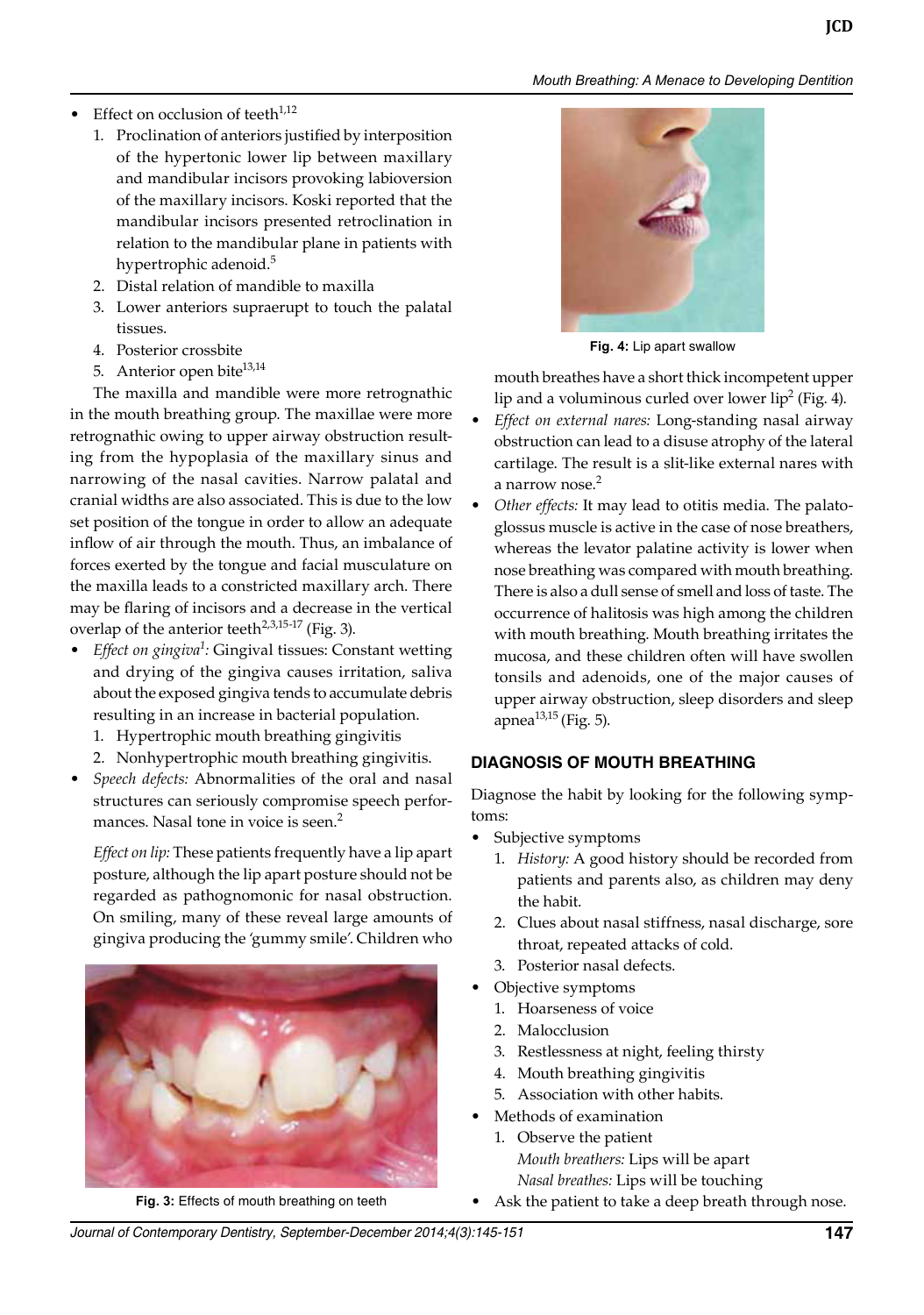

**Fig. 5:** Sleep apnea

 Most mouth breathers respond to this request by inspiring through the mouth. The nose does not change the size or shape of external nares occasionally contracts the nasal orifices while inspiring.

# **Clinical Tests1,2**

- *Mirror test:* It is also called as Fog test. A double sided mirror is held between the nose and mouth. Fogging on the nasal side of the mirror indicates nasal breathing while fogging on oral side—mouth breathing.
- *Massler's water holding test:1,18* Patient is asked to hold the mouth full of water. Mouth breathers cannot retain the water for a long time.
- *Massler and Zwemer butterfly test/Cotton test:1,18* Butterfly shaped cotton strands are placed over the upper lip below nostrils. On exhalation if the fibers of the cotton flutter downwards patient is nasal breather and if fibers flutter upward he is a mouth breather.
- *Inductive plethysmography (Rhinometry):1,18* The total airflow through the nose and mouth can be quantified using inductive plethysmography, the only reliable way. This allows the percentage of nasal and oral respiration to be calculated. A minority of the long face children had less than 40% nasal breathing. Nasal air flow characteristics are studied by using devices consisting of flow meters and pressure gauges.

 One cross-sectional study used the plethysmograph on normal children and reported:

 Prior to age 8—there were as many oral or predominantly oral breathers as nasal or predominantly nasal breathers.

 After age 8—the majority of the children were nasal or predominantly nasal breathers (Warren et al, 1990).

*Cephalometrics1,2:* Can be used to calculate amount of nasopharyngeal space, size of adenoids and to know

the skeletal patterns of the patient by taking various cephalometric angles.

# **TREATMEnT ConSIDERATIon**

- 1. *Age of child:* Mouth breathing in many instances is self correcting after puberty. This can be attributed to the increase in nasal passages as the child grows, thereby relieving the obstruction caused due to enlarged adenoids.
- 2. *ENT examination:* An otorhinolaryngologist examination may be advised to determine whether conditions requiring treatment are present in the tonsils, adenoids or nasal septum. If habit continues after removal of cause then it is habitual.
- 3. *Prevention and interception:* Mouth breathing can be intercepted by use of an oral screen. $1,2$

# **TREATMEnT oF MouTH BREATHInG**

*Treatment according to symptoms:* gingiva of the mouth breathers should be restored to normal health by coating the gingiva with petroleum jelly.

It may be divided under three main factors:

1. *Remove the cause:* Etiological agents should be treated first. Removal of nasal or pharyngeal obstruction by surgery or local medication should be sought. If a respiratory allergy is present, it should be brought under control.

 Rapid maxillary expansion has been reported to reduce the rapid maxillary expansion.

- 2. *Intercept the habit:* If the habit continues even after the removal of the obstruction then it should be corrected. Methods of correction:
	- a. *Exercises:*1,2,19
		- During day time—hold pencil between the lips.
		- During night time—tape the lips together with surgical tape in habitual mouth breathing.

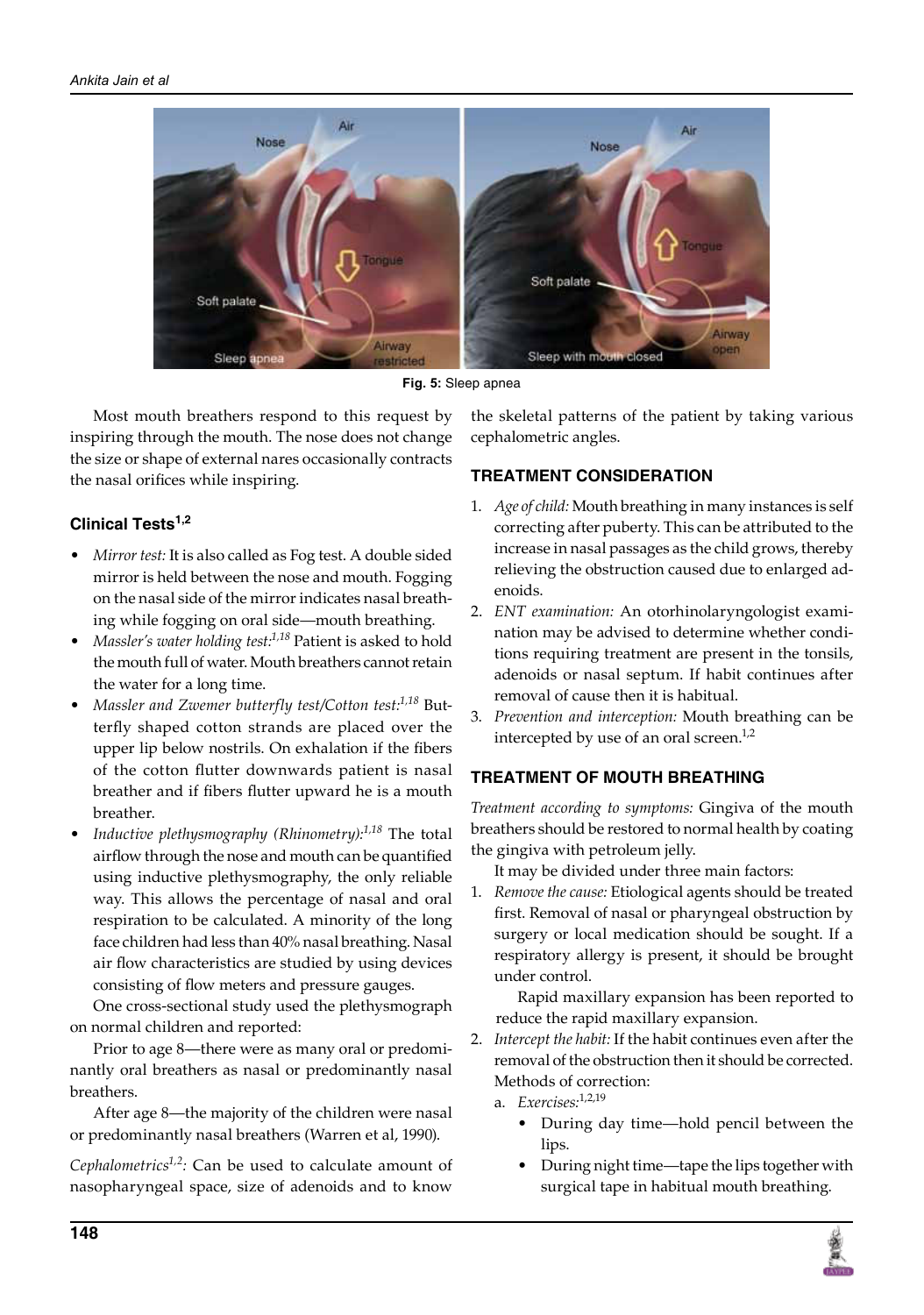- Hold a sheet of paper between the lips.
- Piece of card  $1 \times 1\frac{1}{2}$ " held between the lips.
- *Patients with short hypotonic upper lip:* Stretch the upper lip to maintain lip seal or stretch in downward direction toward the chin.
- *Button pull exercise:* A button of 1½" diameter is taken and a thread is passed through the button hold. The patient is asked to place the button behind the lip and pull the thread, while restricting it from being pulled out by using lip pressure.
- *Tug of war exercise:* This involves two buttons, with one placed behind the lips while the other button is held by another person to pull the thread. Blow under the upper lip and hold under tension to a slow count of 4 repeat 25 times a day. Draw upper lip over the upper incisors and hold under tension for a count of 10.
- b. *Maxillothorax myotherapy:*1,2 This was advocated by Macaray 1960. These expanding exercises are used in conjunction with the Macaray activator. Macaray constructed an activator out of aluminum with which development of the dental arches and dental base relationship could be corrected at the same time as encouraging mouth breathing. The mouth breather holds the activator in the mouth and at the same time with the left and right arms alternately carries out 10 exercises 3 times a day.
- c. Oral screen $1-3,20-22$ 
	- First introduced by Newell in 1912.
	- It is a myofunctional appliance that is easy to fabricate and easy to wear.

# **DEFInITIon**

- *Graber:*<sup>22</sup> An appliance that utilizes the musculature to control abnormal muscle habits and aids in correction of the developing malocclusion.
- *C Phillip Adams:*<sup>12</sup> A removable appliance, used to deflect or eliminate muscle forces on certain teeth. Commonly placed in the vestibule between the lips, cheeks and the teeth.

# **PRInCIPLE**

It is a functional appliance by virtue of the fact that it produces its effects redirecting the pressures of the muscular and soft-tissue curtain of the cheeks and lips. It works on the principle of both force application and force elimination. For example anterior teeth proclination can be corrected utilizing the principle of force application. The screen comes in contact with the proclined teeth so that the forces from the lips are transmitted directly to

the proclined teeth through the screen. Posterior cross bite can be corrected utilizing the principle of force elimination by providing a spacer between the teeth and the screen. $20,21$ 

### **InDICATIonS**

- 1. Habit-correcting appliance
- 2. It helps retrain and strengthen lip action
- 3. Lip exercises are possible with oral screen, which improves the tonicity of the lips.
- 4. To correct simple labioversion of the maxillary anterior teeth.

# **ConTRAInDICATIon**

It should not be used if the child has nasorespiratory distress or a nasal obstruction.<sup>22</sup>

## **ConSTRuCTIon12,20,21**

Upper and lower impressions are made must reproduce the full depth of the labial sulcus and casts are prepared. The casts are occluded and sealed. Posteriorly, the appliance will extend up to the distal margin of the last erupted teeth. The upper and lower borders will extend to the full depth of the sulcus.

Rapid maxillary expansion (RME):<sup>1,23,24</sup> Patients with narrow, constricted maxillary arches benefit from RME procedures aimed at widening of the arch. It increases nasal air flow and decrease nasal air resistance. Increase in intranasal space occurs due to outer walls of nasal cavity moving apart.

- 3. Correction of malocclusion $1,2,25-30$ 
	- a. Children with class I skeletal and dental occlusion and anterior spacing—oral shield appliance
	- b. Class II division 1 without crowding, age 5 to 9 years, monobloc activator both to correct malocclusion and deterrence of habit.
	- c. Class III malocclusion: interceptive methods are recommended as chin cap.

# **DISCuSSIon**

Mouth breathing habit was the second most prevalent habit in the study conducted by Deepak P Bhayya and Tarulatha R Shyagali<sup>31</sup> with the incidence rate of 17%. This incidence was higher when compared to the findings of the previous studies. Amr Abou-EI-Ezz et al, in their study on prevalence of mouth breathing habit and its probability as etiological factor of malocclusion have concluded that malocclusion is highly associated with habits existence and this relationship is statistically highly significant ( $p < 0.001$ ). Motta  $LJ^{17}$  finds out that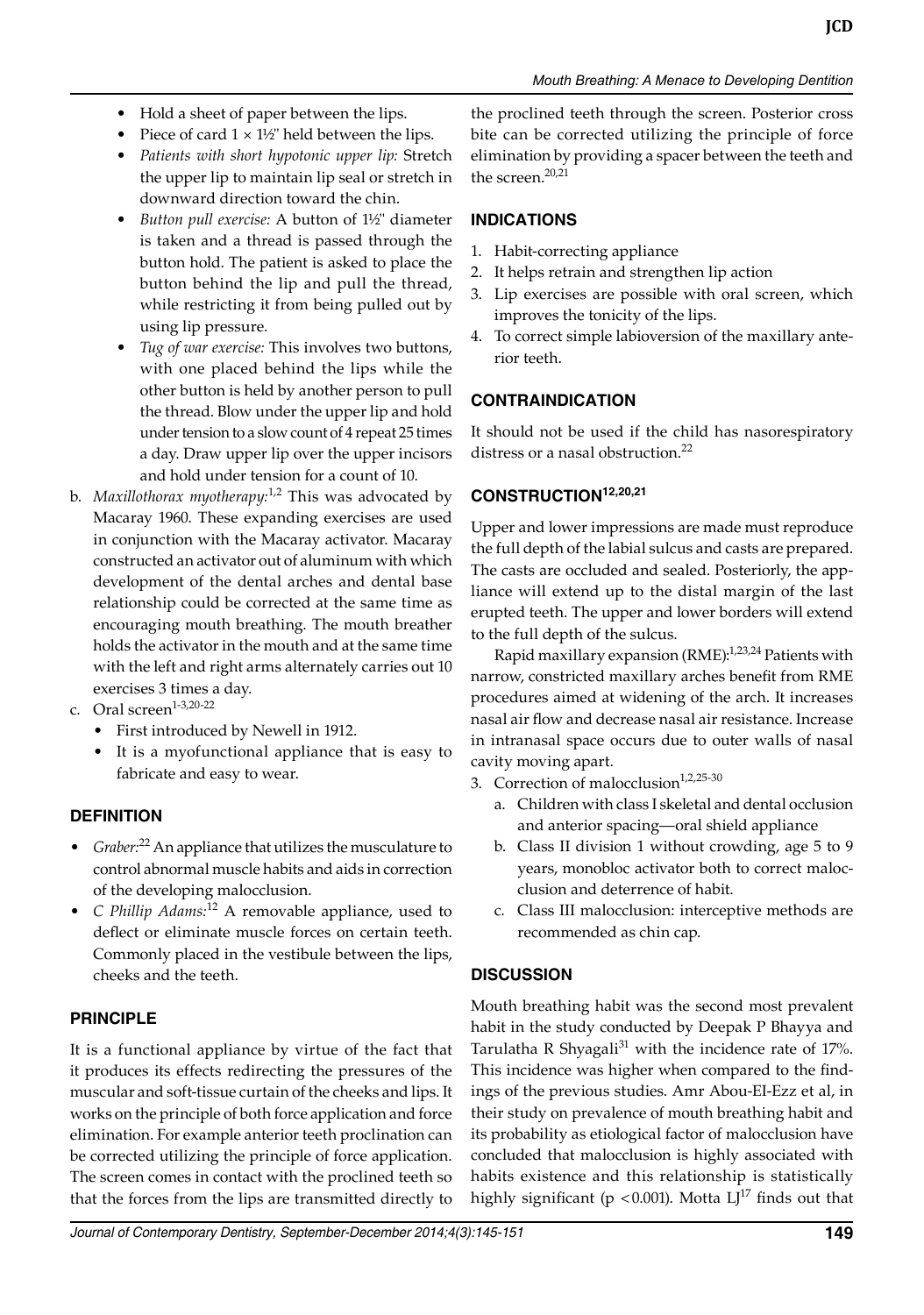there were a significantly greater number of boys with the mouth breathing pattern than girls.

Malhotra S et al $^{18}$  finds out that children who breathe predominantly through their mouth pose difficult problems for healthcare professionals. The dental professional apprehend that faces of the mouth breathers might develop aberrantly, possibly because of disruption of normal functional relationships caused by chronic airway obstruction and altered path of airway. Oral respiration, low tongue posture and elongation of lower anterior facial height are apparent at 3 years of age but more commonly detected after age five. The deleterious impact of decreased nasorespiratory function is virtually complete by puberty. In their study, an increase in gonial angle in mouth breathers was found and which was statistically significant. Bresolin et al<sup>15</sup> and results of Ung et al<sup>19</sup> confirms the finding of their study. According to Corruccini et  $al^{14}$  crossbite is prevalent in mouth breathers which are in agreement with Bresolin et al.<sup>15</sup> This conclusion should be treated with some caution, as the difference was statistically significant only in the rural sample where mouth breathing was infrequent.

 There is some evidence that OS (oral screen) effects on incisor position may be due to only mechanical pressure on the upper incisors (Knosel M et al<sup>20</sup> and Owman-Moll and Ingervall). $^{21}$  However in many cases, assumed to be induced by hypotonic mimic muscles and stopped by subsequent open mouth situations, implicating lownegative intraoral pressure at the level of environmental atmospheric pressure, it may be postulated that orthodontic strategies should also address the normalization of these factors.

#### **ConCLuSIon**

Many habits may be considered normal for a certain stage of the child's development. If parents are aware of normal and can differentiate between normal and abnormal for that age group, and have clear mind set regarding the cause and effect of particular habit, the situation can be dealt in better way. If the habit is causing a malocclusion or other pathologic process, it is the privilege and responsibility of the dentist to work with the child and parent's toward a resolution of the problem. So that dental care can be provided to the child timely. Habit can be intercepted before child needs to undergo corrective treatment.

#### **REFEREnCES**

- 1. Singh G. Textbook of Orthodontics. 2nd ed. Chapter 49-oral habits and their management, p. 581-612.
- 2. Tandon S. Textbook of Pedodontics. 2nd ed. Chapter 39: Commonly Occurring Oral Habits in Children and their Management, p. 492-526.
- 3. Faria PTM, Ruellas AC, Matsumoto MA, Lima WA, Pereira FC. Dentofacial morphology of mouth breathing children. Braz Dent J 2002;13(2):129-132.
- 4. Mouth breathing can cause major health problems. PHYSorg. com 6 Apr, 2010.
- 5. Paul JL, Nanda RS. Effect of mouth breathing on dental occlusion. Angle Orthod 1973;43(2):201-206.
- 6. Stokes N, Della MD. A student research review of the mouth breathing habit: discussing measurement methods, manifestations and treatment of the mouth breathing habit. Probe 1996;30(6):212-214.
- 7. Pinkham, Christensen JR, Fields HW Jr, Adair SM. Pediatric Dentistry–Infancy through adolescence. Oral habits Ch. 26. 4th ed. p. 431-439.
- Finn, Sim JM, Finn SB. Clinical Pedodontics oral habits in children Ch. 17. 4th ed. p. 370-385.
- 9. Curran K, Yuan P, Coyle D. Using acoustic sensors to discriminate between nasal and mouth breathing. Int J Bioinfor Res Applic 2012;7(4):10-32.
- 10. Bolzan GP, Souza JA, Boton LM, Silva AMT, Corrêa ECR. Facial type and head posture of nasal and mouth-breathing children. J Soc Bras Fonoaudiol 2011;23(4):315-320.
- 11. Jefferson Y. Mouth breathing: adverse effects on facial growth, health, academics, and behavior. General Dentistry 2010;58(1):18-25.
- 12. Adams CP, Kerr WJS. The design, construction and use of removable orthodontic appliances.
- 13. Limme M. Orthognathic and orthodontic consequences of mouth breathing. Acta Otorhinolaryngol Belg 1993;47(2): 145-155.
- 14. Corruccini RS, Flander LB, Kaul SS. Mouth breathing, occlusion and modernization in a North Indian population. Angle Orthod 1985;55(3):190-196.
- 15. Bresolin D, Shapiro PA, Shapiro GG, Chapko MK, Dassel S. Mouth breathing in allergic children: its relationship to dentofacial development. Am J Orthod 1983;83(4):334-340.
- 16. Patrick M, John M. Craniofacial changes and mouth breathing. Irish Dental J 2011;57(3):12-18.
- 17. Motta LJ, Bachiega JC, Guedes CC, Laranja LT, Bussadori SK. Association between halitosis and mouth breathing in children. Clinics (Sao Paulo) 2011;66(6):939-942.
- 18. Malhotra S, Pandey RK, Nagar A, Agarwal SP, Gupta VK. The effect of mouth breathing on dentofacial morphology of growing child. J Indian Soc Pedod Prev Dent 2012;30(1): 27-31.
- 19. Thuer U, Ingervall B. Effect of muscle exercise with an oral screen on lip function. Eur J Orthod 1990;12(2):198-208.
- 20. Knosel M, Jung K, Kinzinger G, Bauss O, Engelke W. A controlled evaluation of oral screen effects on intraoral pressure curve characteristics. European J Orthod 2010;32(5):535-541.
- 21. Owman-Moll P, Ingervall B. Effect of oral screen treatment on dentition, lip morphology, and function in children with incompetent lip. Am J Orthod 1984;85(1):37-46.
- 22. Graber TM, Rakosi T, Petrovic AG. Dentofacial orthopedics with functional appliances 1985;p. 496-519.
- 23. Arvind K, Deepa G, Muruganandham, Shivangi S. Rapid maxillary expansion: a unique treatment modality in dentistry. J Clin Diag Res 2011;5(4):906-911.
- 24. Gurel HG, Memili B, Erkan M, Sukurica Y. Long-term effects of rapid maxillary expansion followed by fixed appliances. Angle Orthod 2010;80(1):5-9.